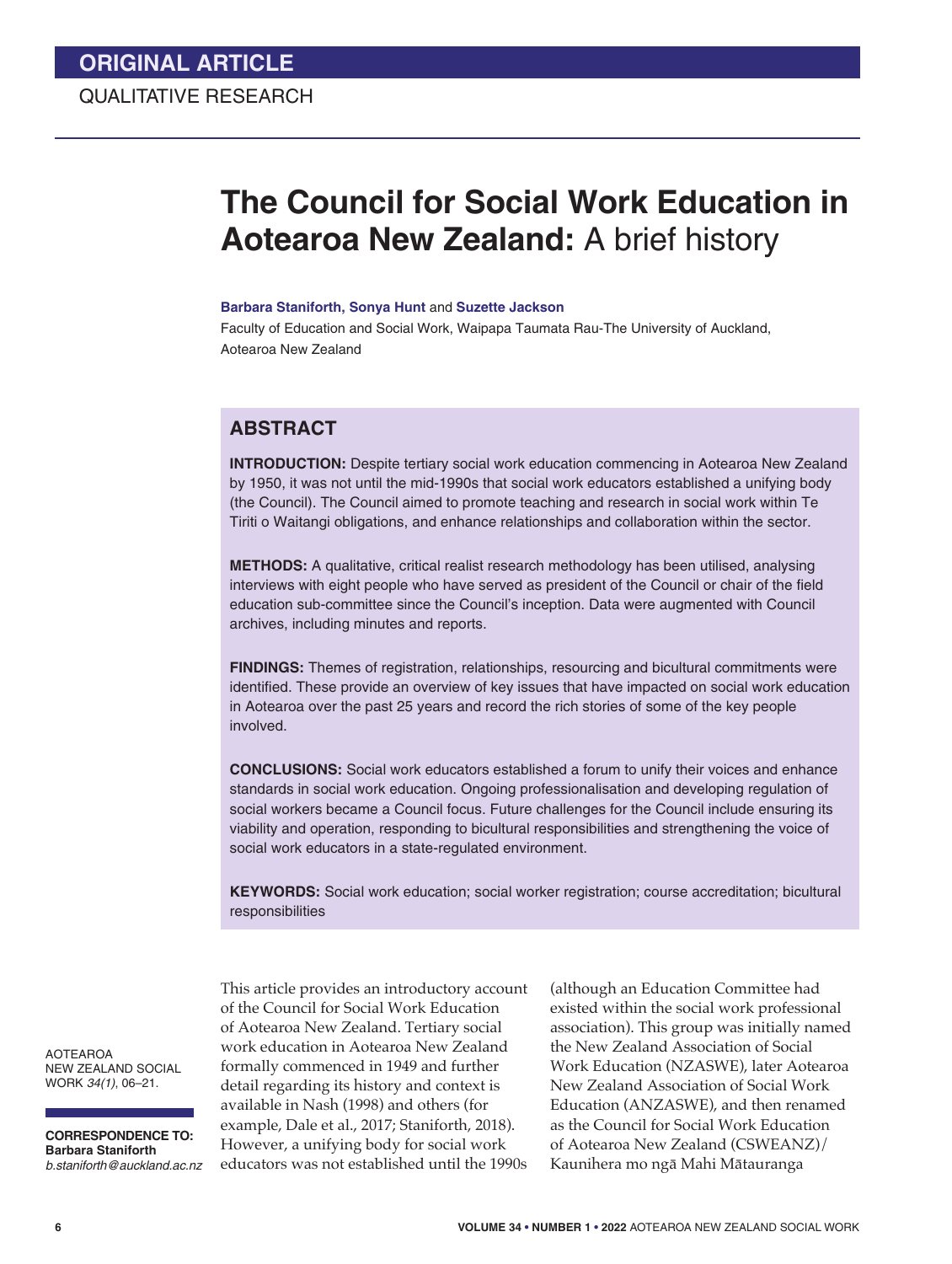Toko I te Ora (hereafter "Council" will be used when referring to the organisation). Information has been drawn from Council archival material including minutes, reports, memos, the recollections of the people who have acted as president of the body, as well as a longstanding field education subcommittee chair. More detailed histories of the Council, including its field education sub-committee, are yet to be written $^{1}$ .

### **Method**

While the three authors have varying aspects to their ontological positions, they would all describe themselves as holding subjectivist views on how knowledge is perceived (Bryman, 2012). As to the epistemological orientation for this research, the authors held a critical realist framework which posits that there are things that are *facts* and how they are interpreted can vary. This approach is compatible with historical research and oral histories (Braun & Clarke, 2013; Fyfe, 2003; Houston, 2001).

In 2016, the first and second authors (both were Council members at the time), agreed to undertake a project to develop an archive for CSWEANZ. That year, the first author was awarded a summer scholarship to archive historical material related to CSWEANZ/ANZASWE/NZASWE, as well as to interview the presidents of the Council. The third author was awarded a student scholarship and undertook six of the eight structured interviews for this project.

Ethics approval was obtained for this project from the University of Auckland Human Participants Ethics Committee on November 1, 2016 (for [3] years, Reference Number 018270), which was then extended for a further three years, until November 1, 2022.

Each of the seven past chairpersons or presidents (and the one long-term chair of the field education sub-committee) was invited to participate in an audio-recorded interview and was also asked to give permission for the interview recording to be archived with CSWEANZ. Interviews were held between December 2016 and October 2020. The interviews were transcribed and participants were encouraged to make any amendments for publication. Seven of the eight participants agreed to have their audio recordings archived with CSWEANZ. Interview transcripts were then uploaded into NVivo and a thematic analysis in line with Braun and Clarke's (2013) six-stage model was conducted. Twenty nodes were created; themes were developed which form the basis of this article. Table 1 lists the research participants and their roles.2

## **Context and history**

There is some debate around when the NZASWE was first established. An anonymous and undated summary of ANZASWE (electronic file dated 2006) indicates that it was formed in 1993, "as a result of the expansion of tertiary institutions offering professional social work courses."

| <b>Participants</b>    | <b>Roles</b>                                 | Years     | <b>Institution</b> | Date of interview |
|------------------------|----------------------------------------------|-----------|--------------------|-------------------|
| Gavin Rennie           | <b>Council President</b>                     | 1995-2004 | <b>Unitec</b>      | 31/1/2017         |
| Carole Adamson         | <b>Council President</b>                     | 2005-2007 | Massey             | 7/12/2016         |
| Lynne Briggs           | <b>Council President</b>                     | 2008-2010 | Canterbury         | 16/2/2016         |
| <b>Allyson Davys</b>   | <b>Council President</b>                     | 2011-2013 | <b>WINTEC</b>      | 25/1/2017         |
| David McNabb           | <b>Council President</b>                     | 2014-2017 | <b>Unitec</b>      | 9/2/2017          |
| Sarah Fraser           | <b>Council President</b>                     | 2017-2019 | <b>NMIT</b>        | 9/11/2020         |
| <b>Neil Ballantyne</b> | <b>Council President</b>                     | 2019-2020 | Open Polytechnic   | 30/10/2020        |
| Kathryn Hay            | <b>Field Education Subcommittee</b><br>chair | 2006-2016 | Massey             | 1/2/2016          |

#### *Table 1. Participants*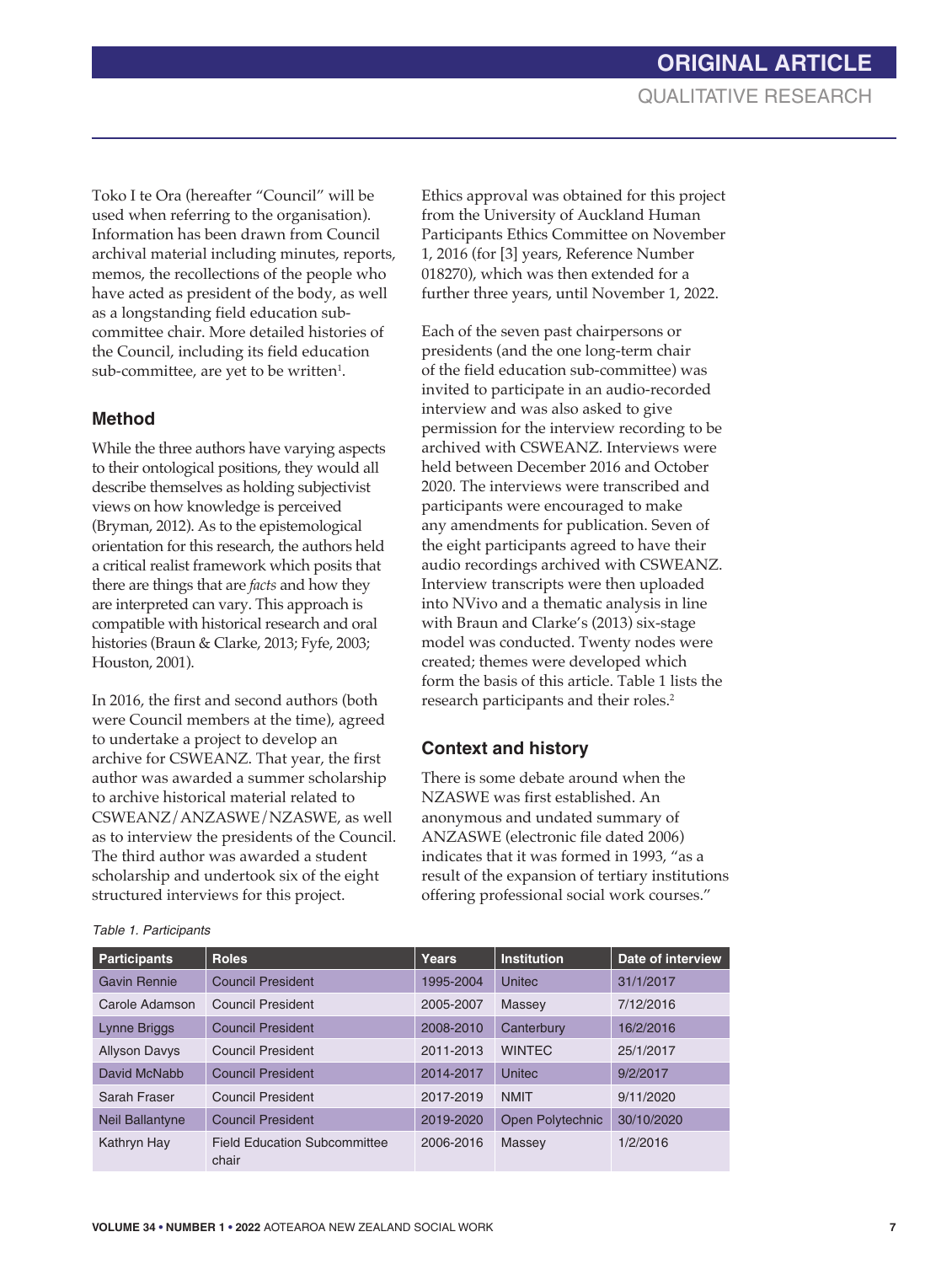In another document, dated 2004, written by the president Gavin Rennie, NZASWE's beginning was recorded as being in 1995. Hunt's (2020) thesis documents suggest that it was established in 1996, while Mary Nash's (1998) well-documented history of social work education in Aotearoa offers another date. Using insider knowledge of the situation as convenor of the New Zealand Association of Social Workers (NZASW) Education and Training Standing Committee, Nash (1998) claims that:

…the Association of Schools of Social Work Education, [was] formed in 1997. This organisation was established as tertiary level educators became increasingly alarmed at the lack of accreditation systems for their courses of study and the consequent potential they saw for lowering standards of social work

education if the only nationally recognised qualifications were to be a National Certificate and a National Diploma registered with NZQA. (pp. 429–430)

Regardless of the actual starting date of the Council, it was not until 2004 that ANZASWE became an incorporated society with a constitution (Rennie, Chairperson's report December 2, 2004). An updated constitution was subsequently approved in February 2014 (Minutes Special General Meeting, 26 February 2014, Auckland) with further amendments made during that year and a final version signed by President McNabb and some executive members in November 2014.

The seven main objects of the organisation were formally documented in its constitution (see Table 2). Carole Adamson (president 2005-2007)

#### *Table 2.*

| General Objects of ANZASWE, 2004<br>(Constitution and Rules of Aotearoa New Zealand<br>Association of Social Work Education (Incorporated<br>Society) 2004) |                                                                                                                                                                                                                                                                                                                                                                                                                          | General Objects / Whainga of CSWEANZ, 2014<br>(Constitution and Rules of Council for Social Work Education of Aotearoa<br>New Zealand Incorporated (CWSEANZ).<br>Ko nga Ture Kawanatanga me nga Tikanga o te Kaunihera, e aro pu ana ki<br>nga Mahi Matauranga Toko i te Ora, o te Koporeihana Aotearoa.<br>June 10 <sup>th</sup> , 2014) (signed by President McNabb November 11 <sup>th</sup> , 2014) |                                                                                                                                                                                                                                                                                                                                                                                                                                                                                                             |  |
|-------------------------------------------------------------------------------------------------------------------------------------------------------------|--------------------------------------------------------------------------------------------------------------------------------------------------------------------------------------------------------------------------------------------------------------------------------------------------------------------------------------------------------------------------------------------------------------------------|---------------------------------------------------------------------------------------------------------------------------------------------------------------------------------------------------------------------------------------------------------------------------------------------------------------------------------------------------------------------------------------------------------|-------------------------------------------------------------------------------------------------------------------------------------------------------------------------------------------------------------------------------------------------------------------------------------------------------------------------------------------------------------------------------------------------------------------------------------------------------------------------------------------------------------|--|
| $\bullet$                                                                                                                                                   | To promote the scholarly pursuit of teaching and<br>research in schools and departments of social<br>work that offer education that leads to a recognised<br>professional social work qualification.<br>To ensure that social work education is in accordance<br>with the articles of Te Tiriti O Waitangi, with a<br>commitment to promote an indigenous identity for<br>social work education in Aotearoa New Zealand. | a.<br>b.<br>C.                                                                                                                                                                                                                                                                                                                                                                                          | To promote the scholarly pursuit of teaching, research and publication<br>within social work programmes in Aotearoa New Zealand.<br>To promote that social work education occurs is in accordance with<br>the articles of Te Tiriti O Waitangi, with a commitment to promote an<br>indigenous identity for social work education in Aotearoa New Zealand.<br>To promote and support collaboration across social work, social services<br>and community work education at local, national and global levels. |  |
|                                                                                                                                                             | To promote and support social work, social services<br>and community work education.<br>To maintain close relationships with the social work<br>sector that includes Statutory, Community, Health,<br>NGOs, and the Social Work Registration Board.                                                                                                                                                                      | d.                                                                                                                                                                                                                                                                                                                                                                                                      | To maintain close relationships within the social work sector,<br>which includes professional bodies such as the Aotearoa New<br>Zealand Association of Social Workers (ANZASW), the Tangata<br>Whenua Social Workers Association (TWSWA), the Social Workers<br>Registration Board (SWRB) and statutory, community, health,<br>education and non-government organisations.                                                                                                                                 |  |
|                                                                                                                                                             | To collect and publish information about the functions<br>and needs of tertiary social work, social services and<br>community work courses.<br>To encourage and contribute to the scientific base of<br>social work education by the publishing of scholarly<br>journals, monographs and collections of papers.<br>To organise conferences on social work education as<br>appropriate. (ANZASWE, Constitution at 2004)   | е.<br>f.<br>g.                                                                                                                                                                                                                                                                                                                                                                                          | To organise or contribute to hui and conferences on social work<br>education as appropriate.<br>To uphold, promote and advocate the professional principles of social<br>justice, social responsibility and human rights.<br>To advocate for the needs and resourcing of the education sector and<br>its students to government, regulatory and professional authorities and<br>social work/services agencies.                                                                                              |  |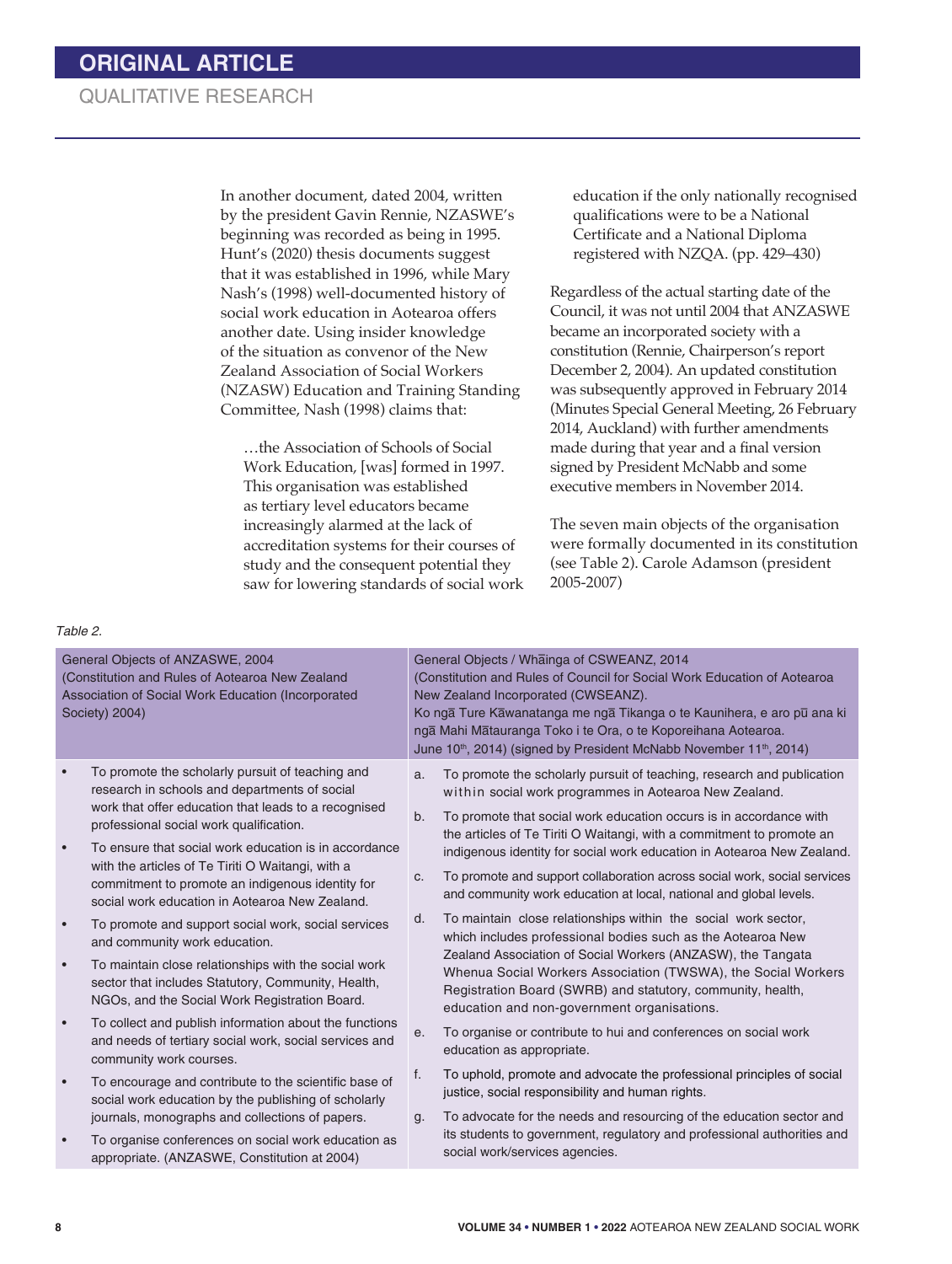We had good attendance and that reflects a commitment that people have to trying to be collaborative, trying to build a voice and by sitting around the table having discussions … what's on top, what are the important issues, how are we going to deal with these things? It does produce that sense of solidarity … we've got small providers who are quite isolated, not just geographically, and it's good for people to be able to hear the issues being voiced in perhaps slightly different ways by other people. To have a voice.

The rules and constitution of the Council outline that membership was available to each of the tertiary education providers offering social work education which leads to a recognised professional social work qualification. Each member (one per provider) has one vote at Council meetings and shall nominate a representative who usually is the head of school or convenor of the programme, or their representative, to attend meetings. The Council has an elected executive who serve two-year terms (that may be renewed for a further two years) that includes a president (the president chairs the meetings—sometimes people referred to themselves as the chair rather than president), vice-president, secretary, treasurer and four to seven members. All schools pay membership to the Council and, to date, these fees have included membership to the Asian and Pacific Association for Social Work Education (APASWE) and the International Association of Schools of Social Work (IASSW). Minutes indicate that the Council has usually met three times a year with the AGM generally being held in November or December.

While the organisation was originally known as NZASWE, it changed its name to ANZASWE in line with similar changes that had occurred within the professional association, recognising the importance of its bicultural mandate. In June 2009, its name was changed to CSWEANZ. Lynne Briggs (president 2008-2010) that this change occurred principally due to the

confusion caused by the name being so close to that of the professional association of social workers, Aotearoa New Zealand Association of Social Workers (ANZASW), stating:

… I'd get mail addressed to the President of ANZASW that would come to me, they were writing to the wrong [body], so there was a lot of confusion for both the profession and the general public around both bodies.

A website was developed in 2018 (http://csweanz.ac.nz/) which holds the organisation's information in a secure, but accessible, site for the continually rotating membership.

### **Findings and discussion**

The major themes from the interviews revolved around *registration*, *relationships*, *resourcing*, and *bicultural commitments*. Within each of these major themes there are also sub-themes.

### *Registration*

The issue of registration of social workers, including its consequences for social work education, was the most consistent topic or theme that the Council has considered at its meetings. When NZASWE began, the profession and other social work stakeholders had actively begun the process of moving towards a registration system (Hunt, 2016, 2017, 2020) and much of NZASWE's time and energy were devoted towards this development. Rennie, the inaugural president, recalls some of the early discussions about registration:

When registration [was first discussed] there was a general feeling that most people liked the idea of registration, but … there was quite a strong feeling amongst a number of people, that registration [should be] in the hands of a body like ANZASW rather than setting up a new body.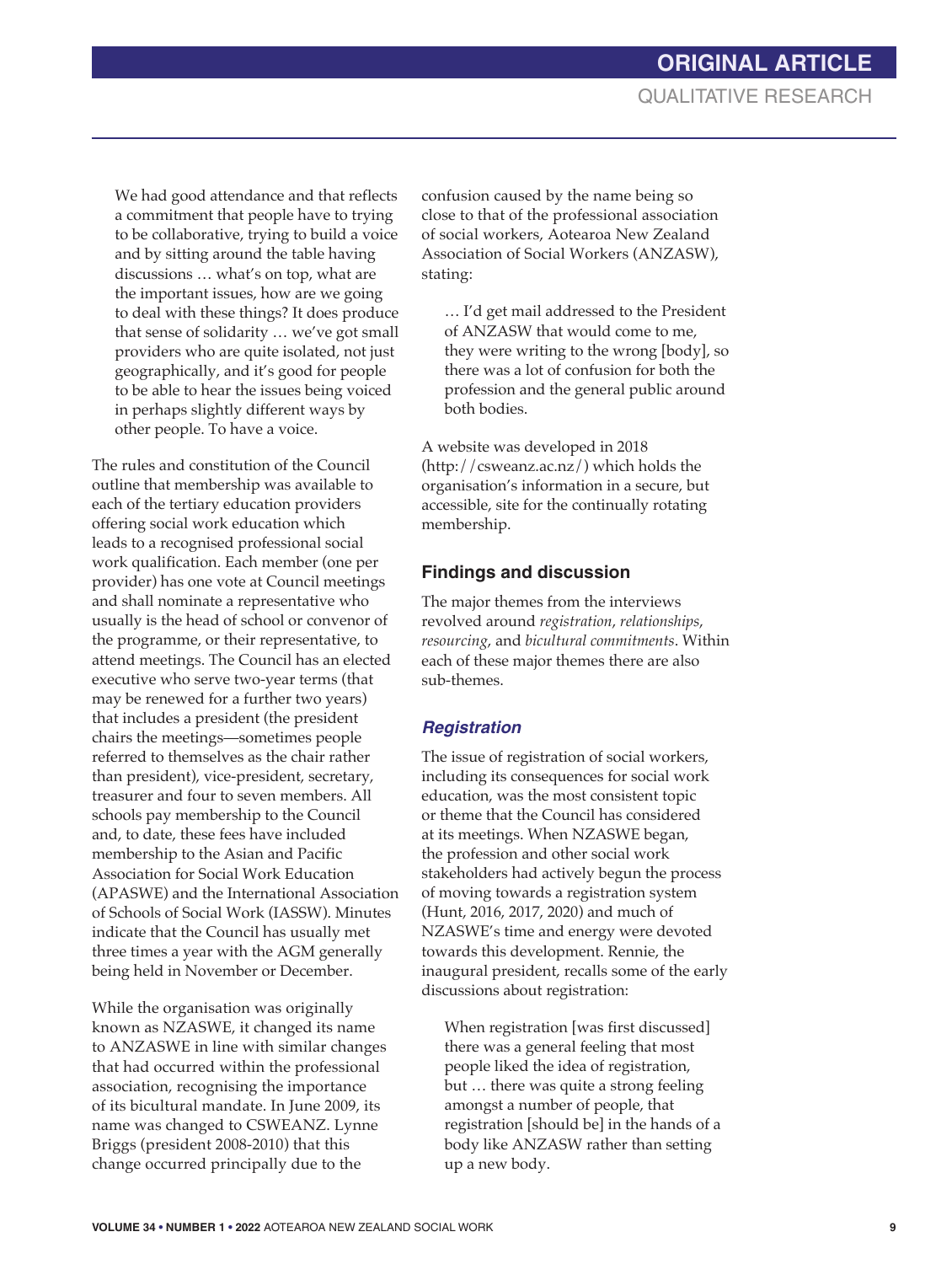Kieran O'Donoghue (Waikato Institute of Technology member at that time) coordinated a submission to the Social Services Select Committee on the Social Workers Registration Bill on behalf of NZASWE. Under General/Summary, the submission stated that the Council was in favour of statutory registration, but argued it needed to also include reference to policy which reduced inequality and to organisational cultures which supported frontline social workers. The submission also stated:

Clearly, for this Bill to be effective in delivering what it espouses it must focus wider than purely the person of the social worker and take cognizance of the social environment in which social work occurs. A focus purely on the social worker without addressing the resourcing of social work and the education, training and supervision of social workers is nothing short of social policing. (O'Donoghue, 2001, p. 2)

Rennie also recalled views of NZASWE regarding the type of legislation that should be brought in:

Child, Youth and Family were fairly slow at getting on the [band] wagon, in terms of registration, because they had so many unregistered social workers, and we saw the need for an incremental thing to come in, not an immediate thing. But also, we held a position which said if there was going to be registration it should be compulsory to be really effective.

Following the enactment of the Social Workers Registration Act 2003, ANZASWE continued to be preoccupied with the demands on social work education of the new legislation:

We regularly met with the [SWRB], and there were pluses and minuses in doing that because it became a major part of why we were meeting, and it [dominated] what we were doing. (Rennie)

### *Feedback on the Social Workers Registration Act*

Following the passing of the Social Workers Registration Act 2003, the newly appointed Crown Entity, the SWRB, established an Education Advisory Group (EAG) in 2004. The EAG was chaired by Buster Curson, deputy chair of the SWRB. Minutes from ANZASWE meetings indicate that there were several Council members who sat on the EAG that met regularly with the SWRB Standards and Practice Committee of SWRB through 2004–2005. Members of ANZASW were also members of the EAG (ANZASWE minutes December 7 2005).

The Council continued to be actively involved in the process of consultation and feedback about registration issues. David McNabb (president 2014–2017) recalled that:

… we did give feedback regarding the Social Workers Registration Act and there's been a fair amount of change and development of some key policies, [for example] going from three to four years [bachelor degrees]. Some of the other changes included [requirements for] qualifications for staff, some of the field work standards and how tight they should be.

In 2017, as mandatory registration was being considered, the Select Committee on Social Workers Registration Legislation Bill provided a consultation document which suggested that employers would have the power to determine what social work was, and who would be defined as a social worker. Sarah Fraser (president 2017-2019) commented that "the way the Bill was framed raised a serious concern that organisations and employers could dodge the added cost of employing registered social workers by simply changing job titles". Many social work stakeholders were concerned about these issues, including education. Fraser recalls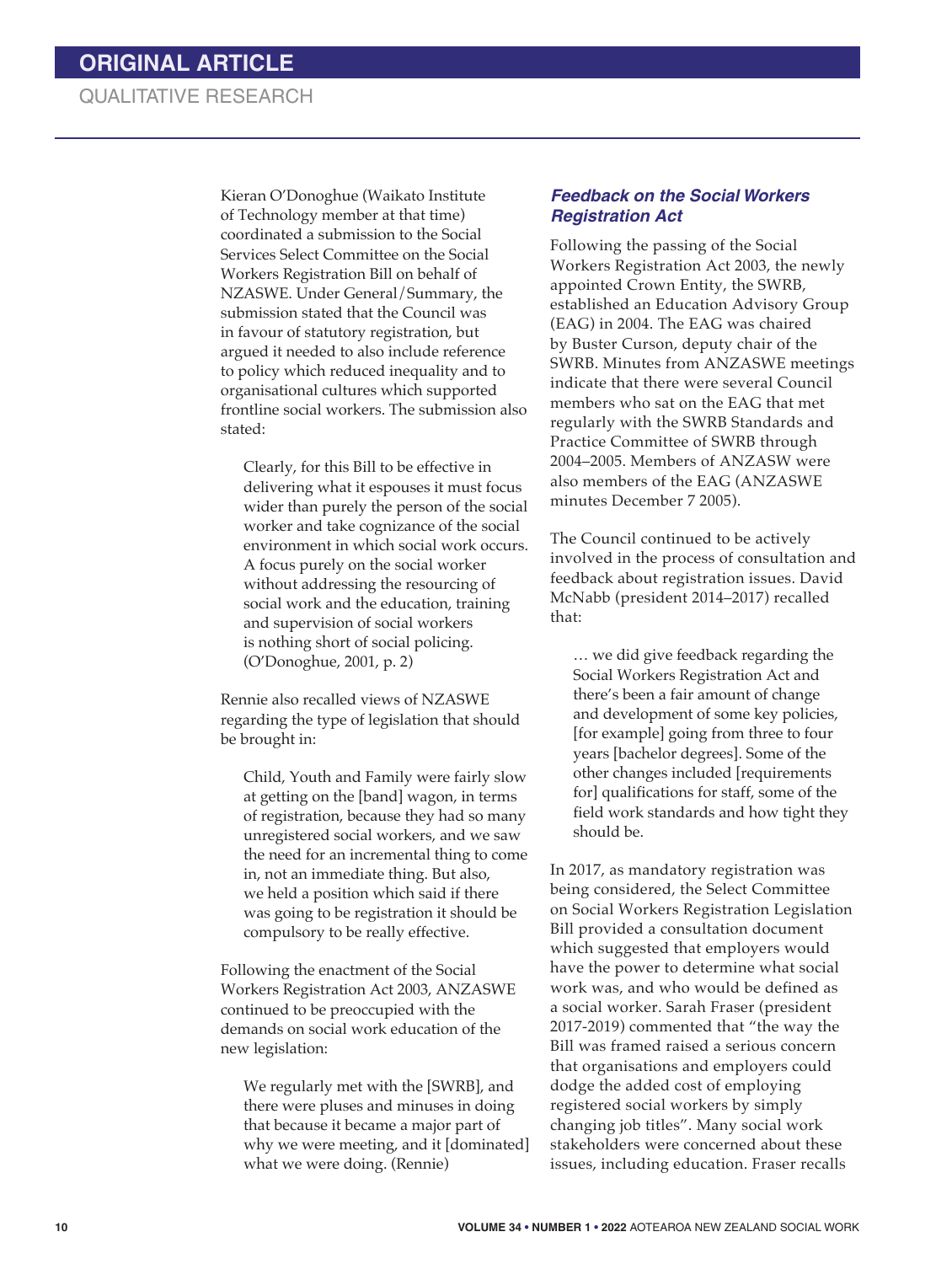# **ORIGINAL ARTICLE** QUALITATIVE RESEARCH

that responding to this proposal and others:

… [was] the focus of the Council's work for the early part of the year [2017]. A number of Council members including Neil Ballantyne, Carole Adamson and Kieran O'Donoghue worked extensively alongside ANZASW and other bodies to offer an alternative to the [Select] Committee's recommendations. A submission was then made from the Council to Minister Sepuloni in May to support the proposed amendments. This effort had a huge impact on the way the Act finally came through, much to the relief of educators and others in the profession.

### *State control of education accreditation*

While the Council was generally supportive of registration, it came with some loss of autonomy for the education sector. Accreditation for social work programmes had sat with social work bodies, including the New Zealand Social Work Training Council (established 1973), later replaced by the New Zealand Council for Education and Training, then Te Kai Awhina Ahumahi Industry Training Organisation in the Social Services. ANZASW established a professional accreditation process for social work programmes (Hunt, 2020; Hunt et al., 2019; Nash, 1998). The process of accreditation was transferred to SWRB after the 2003 Act came into being. Adamson recalled this transition:

It was a time of a certain amount of resistance of the responsibility … for recognition of social work programmes to be taken away from ANZASW and moved to the crown entity of the SWRB, because that was in my perspective, changing the Treaty relationship. It was changing the responsibility for standards within the social work profession, and within social work education, taking it away from the profession and putting it with the state.

### **The minimum qualification for** *registration*

The SWRB brought in accreditation standards for social work programmes over time. Hunt et al. (2019) outlined how the qualification criteria for social worker registration in Aotearoa New Zealand were initially established with a historical two-year Diploma in Social Work recognised alongside a new benchmark of a three-year bachelor degree. The education sector mainly accepted this decision. However, of more contention was the SWRB's subsequent requirement that all undergraduate social work programmes should be four years long. While the universities had a tradition of four-year programmes, the polytechnics and the wānanga did not. This was a divisive issue within the Council. Some members were against this standardisation, arguing that the extra year required would disadvantage some groups:

I think the move to a four-year degree has got serious social implications. I think it's likely to whiten programmes, exclude Māori and Polynesian [students] because it's another year and just changes the social nature of the students who do the course … there's some dangers of elitism coming in … I think the pluses of having a three-year and a four-year was that people had choices. (Rennie)

McNabb echoed some of Rennie's concerns in that the move from three to four-year programme requirements had created:

[A] split basically between university and non-university … the three-year programmes not seeing the argument as to why they should change to fouryear. And [negative] impact on students and equity issues, cost of it etc., and that we should put more emphasis on post qualifying resourcing people in employment, [such as] assisted first year of employment [and] internships.

Allyson Davys (president 2011-2013) provided an alternate perspective: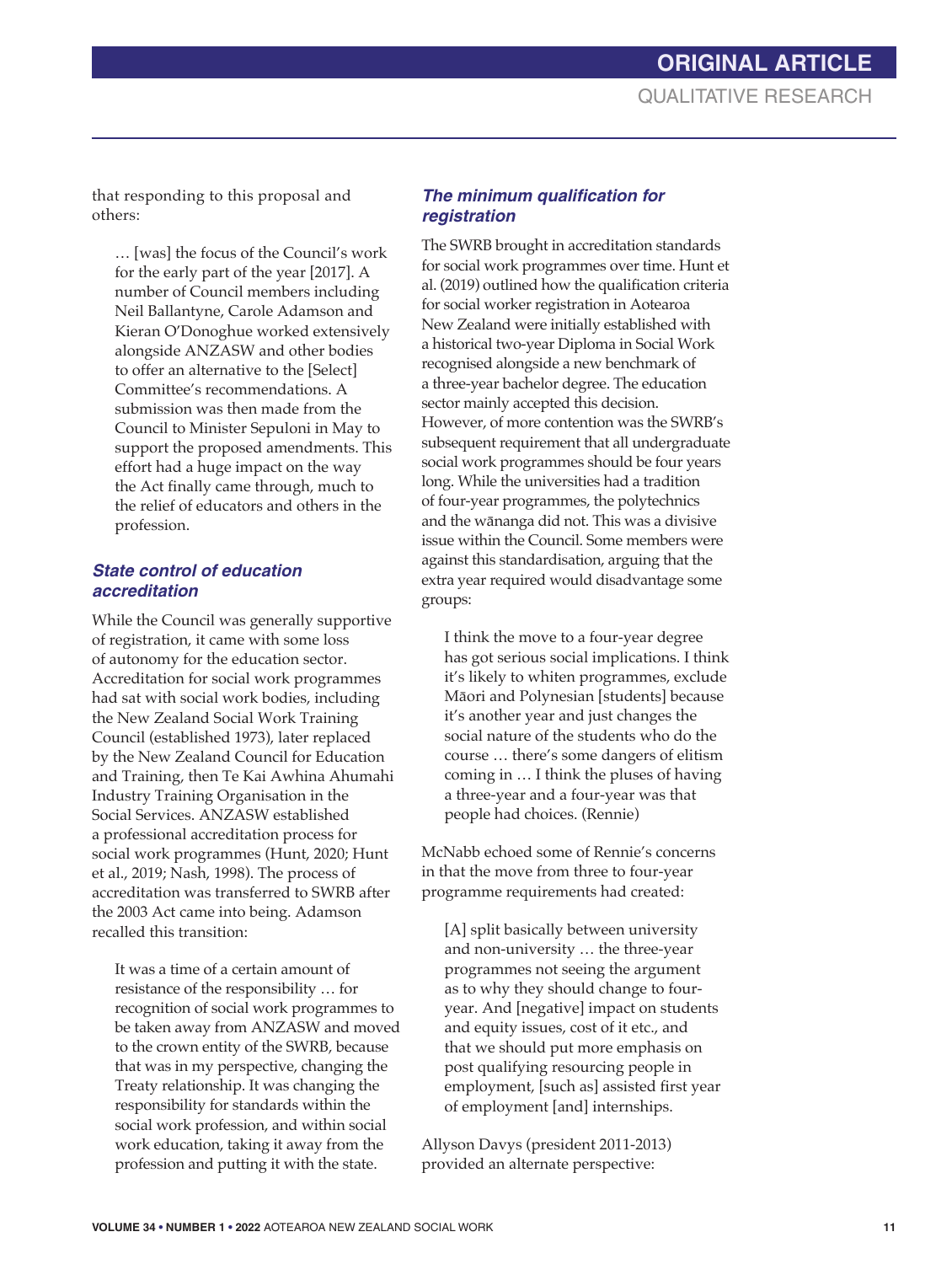I did not think it was good for social work education to have two standards, to have polytechnics three years and universities four years … immediately, you've got a two-tiered system. If you're going to say any degree is similar to another one, we have to have similarity, but not everybody agreed with that. And so that did become quite a divisive issue [which] did again emphasise the [group] divide.

Davys added that, having observed that the SWRB had granted accreditation to Bethlehem Tertiary Institute and Open Polytechnic based on them having four-year degrees, there was little point in opposing the move to four-year programmes as "it had already been decided". Having reached this point, CSWEANZ supported the polytechnics in this transition:

Through CSWEANZ we ran two or three workshops in Hamilton where we invited all of the Polytechnics … to discuss what it would look like, how we could actually be collaborative, how we could look at the interface between the programmes so that students could actually move more easily from programme to programme … we started to say "OK as a group what are our strengths and how can we be collaborative and supportive of one another?" (Davys)

#### *Requirements for educators*

The SWRB signalled that, by June 2017, all people teaching in social work theory or skills papers needed to be registered and have a minimum of a master's degree. There were some social work educators who were philosophically opposed or not comfortable with the notion of becoming registered. Rennie, for example, stated that:

[W]e … didn't feel that we were doing very much social work and therefore we were going to resist being registered as social workers.… But a decree came [from the SWRB] that we just had to be

registered and so those of us who were social workers did [do that].

Davys recalled that these requirements often made it difficult to recruit and fill social work teaching vacancies. For Fraser, the issue was at the forefront of her time as president of CSWEANZ. She described:

[There] was a deadline set by the SWRB for all social work academic staff members to be registered and have completed their master's degrees or submitted their PhDs by the end of June 2017. While people had known that this expectation around qualifications existed, it was considered an aspiration to work toward, rather than a requirement with a fixed date…. The notification of the deadline came as a shock to a number of programmes. It had significant ramifications because it meant that anyone who was teaching social work theory or practice papers (including fieldwork coordination), but did not have a master's or PhD, would be unable to teach or coordinate those courses. This was a huge concern for many programmes trying to grow their academic workforce with staff enrolled on PhDs and master's, but not in a position to complete in the designated timeframe.

#### **Shifting relationships over time**

The work of the Council required constant liaison with several key sectors. It was evident from the interviews with all participants that negotiating and strengthening relationships was one of the important roles of the president.

#### *With key stakeholders*

The Council liaised with a number of key stakeholders including ANZASW, SWRB, Oranga Tamariki, Industry Training Organisations and the health sector. Briggs described her time as president between 2007 to 2010 as one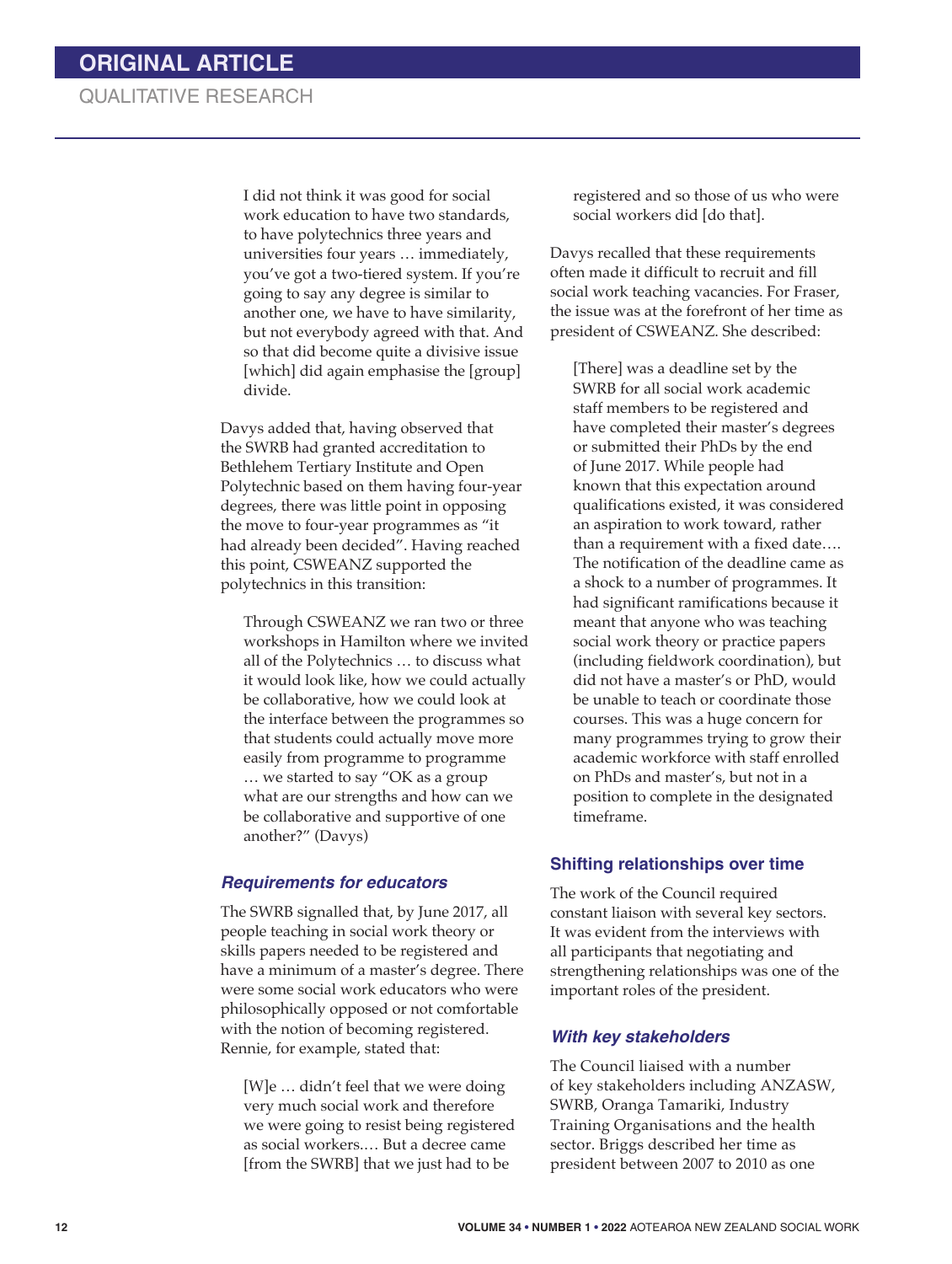where conflict existed between many stakeholders:

What I remember most was sorting things out with the SWRB, and getting on with them, and making good partnership and relationships. And being very aware that ANZASW and their executive at the time were…in a lot of conflict with the SWRB. My aim as president was to not be in conflict with [SWRB] and to work with them as much [possible] and also to try and establish a better relationship with ANZASW again, because we were all members of ANZASW, it was a very confusing, very conflicting time.

Davys took over as president from Briggs and continued to work on the relationships with SWRB and ANZASW. She described that, during her two-year tenure:

We established relationships with ANZASW and had regular meetings with the SWRB. About the time that I became president we actually started to meet in [SWRB] offices and they were very hospitable [and] an easier relationship built up there.

Davys also discussed the importance of having the education sector represented on the SWRB. She described that the previous president had been a representative on the SWRB and when she vacated that position there was no assurance that education would continue to be represented, "and so [we made] representation both to the Minister and to the SWRB about the importance of the education sector having a voice on the SWRB".

The relationship with SWRB continued to be of prime importance. During McNabb's tenure, Jan Duke from the SWRB routinely attended CSWEANZ meetings:

Every meeting [we] meet with the SWRB officials and again we try and collaborate. I think we do fairly well most of the time. The tension is that they're our regulator

as well, so in the end they come in and tell you what they demand to keep your recognition as a programme.... Sometimes different programmes are not happy with some aspect of the SWRB, or how the recognition of a programme's gone, or how some policy's been interpreted. So again, we try and address that, either in the Council, or individually. (McNabb)

McNabb also reflected that the Council welcomed the establishment of the Tangata Whenua Social Workers Association (TWSWA) as another important relationship to develop.

The Council consistently sent representatives to the Social Work "Alliance" Group which had been established to network key stakeholders in the professional social work space. Fraser describes this:

Throughout 2017–2018 CSWEANZ also continued its presence on the "Alliance". This had begun as a network of "peak" social work bodies made up of representatives from CSWEANZ, ANZASW, TWSWA, SWRB, and the Social Services ITO. Over time, membership broadened to include the [Public Services Association] PSA and many of the bigger social work employers including [Oranga Tamariki] OT, Health, Non-government Organisations [NGOs], etc.

Another important relationship that has evolved is that of the Council and the statutory child welfare organisation. ANZASWE archives hold a "Memorandum of Collaboration" signed by Rennie and Paula Tyler of Child Youth and Family Services (CYFS)<sup>3</sup> in February of 2005. Other records include minutes from meetings between the two organisations. Davys also recalled:

… we instigated regular meetings with the then new chief social worker … there was a process [for that] to be a regular meeting, it didn't necessarily happen ...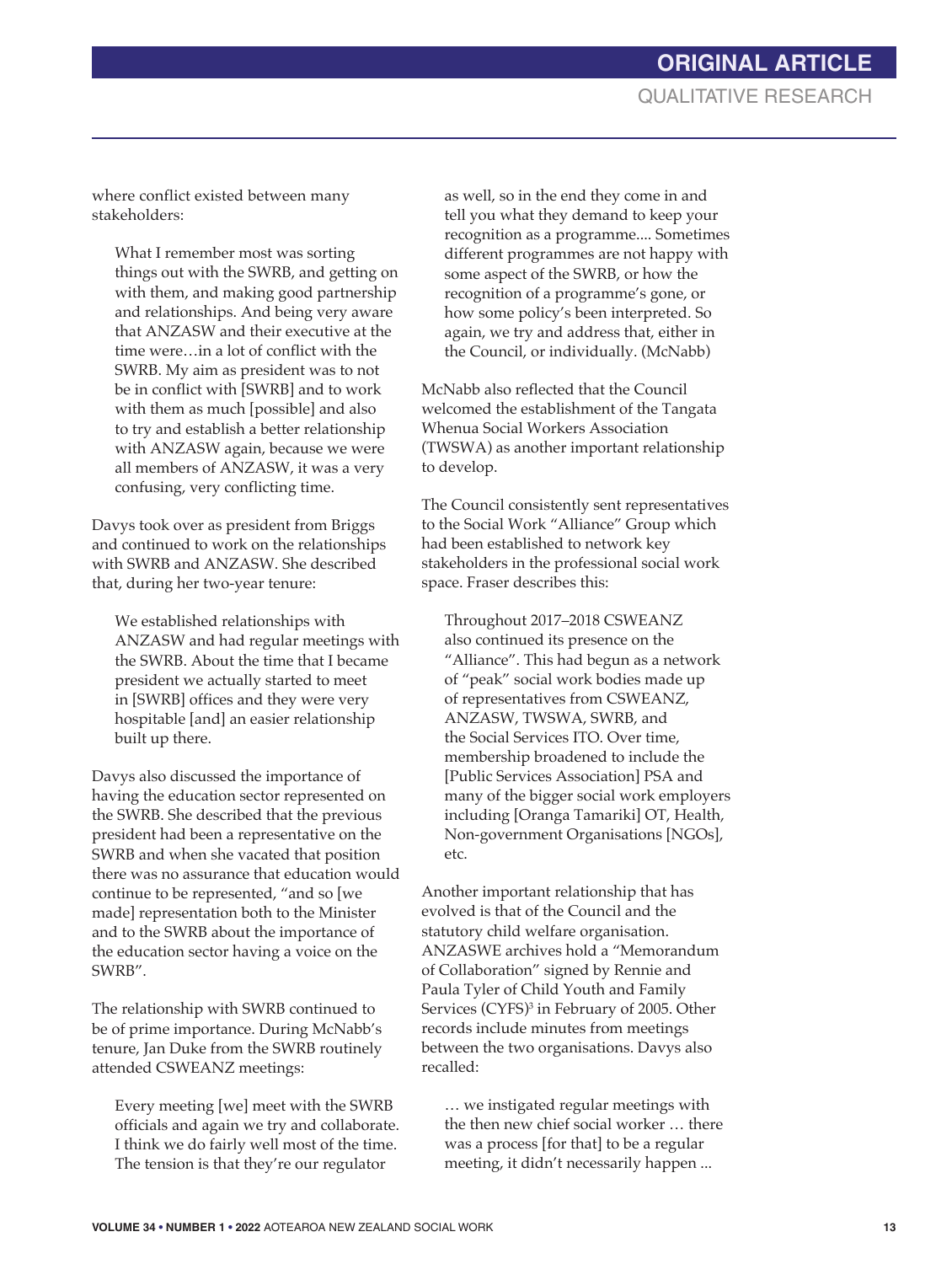it was about negotiating relationships; [about] establishing the credibility of social work education with those other broader committees.

This relationship has fluctuated and has, at times, seen the sides being dichotomised as the needs of the employers and the importance of academic freedom and critical thinking. Ballantyne described some of these ongoing tensions:

It's important for our students and for academic staff to take a critical stance towards employing organisations. Partly because the State is a problem for the people we work for, our service users, our clients. And some of the actions of the State and some [State] social policies need to be critically reviewed. And the agencies of the State, including organisations like Oranga Tamariki, as we've seen recently, can be part of the problem. So, the idea that we all have to be a partnership is one thing, but [being] subordinate to the views of employers needs to be resisted.

At various points over the years, members of the Council have met with social work leaders of District Health Boards. Adamson attended the March 2006 annual meeting of the District Health Board (DHB) Social Work Leaders Council and following this it was proposed that the Council appoint a liaison to attend the annual DHB leaders meeting (Rennie, correspondence April 3rd, 2006 to Michelle Derrett, Working Party Co-ordinator DHB Social Work Leaders Group).

The relationship between CSWEANZ and the SWRB continues to evolve. Ballantyne (president 2019–2020) described some of the current and future issues: "they're in the middle of looking again at programme recognition standards and this new workforce planning document, and they've got a role now in … workforce planning" (see for example, https://swrb.govt.nz/ workforce-survey/).

Another issue being considered is the move by the SWRB towards charging increased fees to programmes for regulatory processes. Ballantyne commented:

[T]here was not much we seem to be able to do, apart from concede. So, one of the conversations we [the Council] were having today is "Is that the best we can do? What can we do to stand together? How can we hold the SWRB to account as users of their services as much as people are subject to their conditions?"

At the time of publication, the SWRB is currently engaged in reviewing its Education Programme Recognition Standards and CSWEANZ should have a role to play in that process.

### *Internal relationships*

Rennie believed that, during his tenure, relationships between the polytechnic and university schools within the Council were good. While there may have been different foci for each of them:

After a while the universities saw themselves as taking a different approach to some of what was going on, you know their programmes were probably more research based [and] I always saw the differences between the programmes as opportunities.

Adamson described the interesting relationships that exist(ed) within members of the Council, who were often competing for the same share of student enrolment:

We were all independent and in many ways we're competitors but we were trying to work collaboratively on behalf of social work education, on behalf of social work, and therefore the communities, and the students. And so, there's always that push-me pullyou tension between firstly trying to collaborate, which means that we have to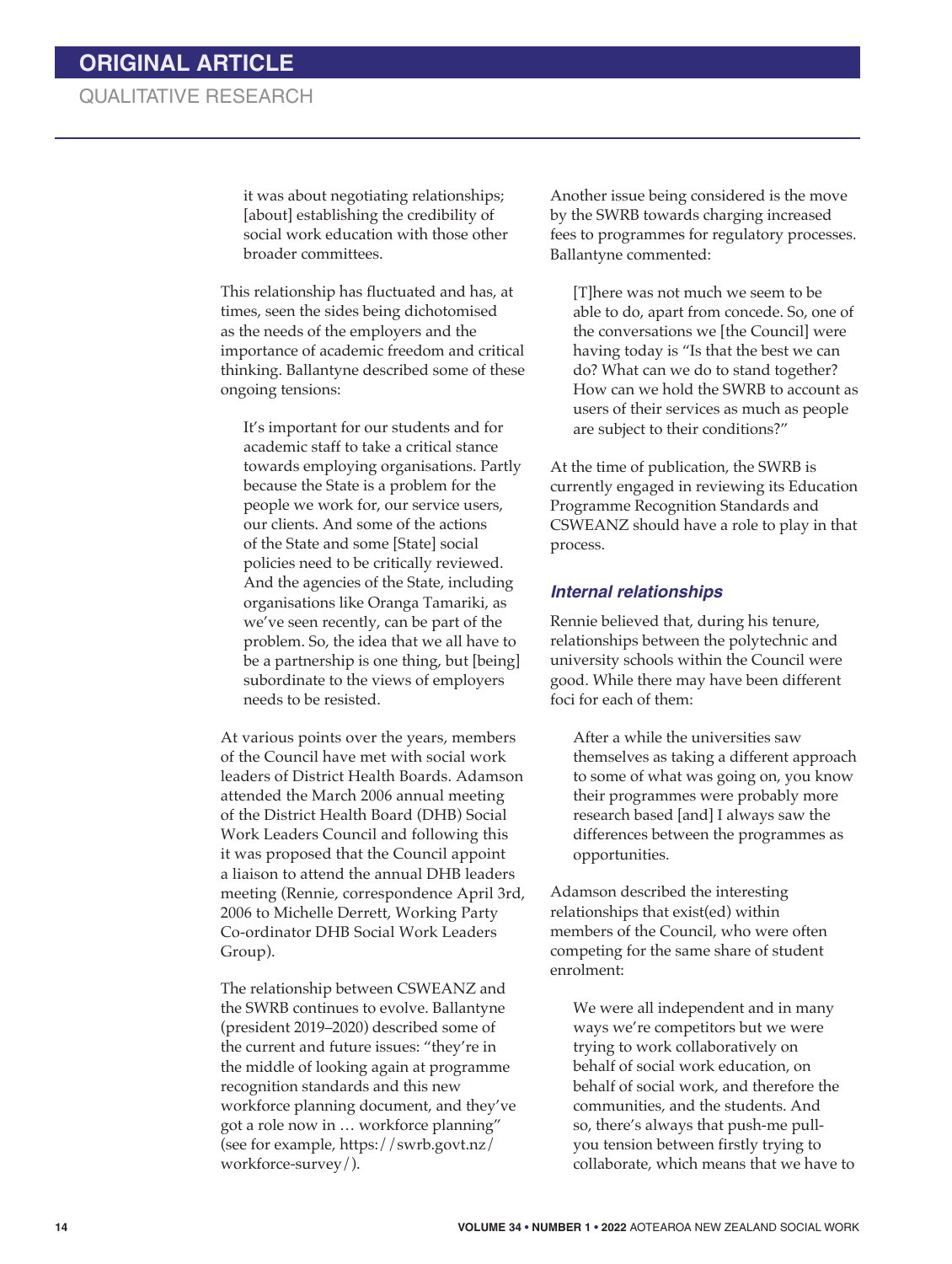agree on things, we have to have robust debate, [and] some sense of direction.

This was reiterated by Fraser, who remembered that "when I first started attending the CSWEANZ meetings … back in about 2006, there was quite a split at times, with some distrust and frustrations between the different institutions". Similarly, Davys recalled:

[T]here was always a tension between the universities and the polytechnics and the wānanga. Sometimes that tension was [overt] and often it was exacerbated, because there was a time when in fact the universities would go and talk as a group, and then the polytechnics would go and talk as a group and there was a certain sort of divide there.

The requirement for a four-year BSW, mentioned previously, also placed stress on Council relationships. By the time that McNabb took office in 2014, all programmes were required by the SWRB to have fouryear undergraduate degrees. McNabb considered that tension:

I think that's faded hugely. Maybe it's a combination of some of the mix of who is around the table, you've had some people who've been staff in both institutions people like Wheturangi [Walsh-Tapiata] who were a long time at Massey [University] and [then] with the Wānanga.... I think has probably just helped even out the sense of "look we're all educating together and we're on this track".

Fraser related how, during her tenure, there were some contentious issues that had brought the Council together (including the requirement for staff to have at least a master's qualification and concerns around employers being able to identify who was "doing social work" in the proposed mandatory registration bill).

We were all concerned about the same things which gave us a common focus

and drive. I think because it was all so relevant and concerning it meant that we had really good representation at every Council meeting—people did make the effort to get there and to have their say, so that was really good.

The unification of the Council continued with Ballantyne noting that the social work programmes appear to be working better together with common challenges from the regulator outweighing competition between educators:

One of the things about the new political order has been a move away from competitiveness between organisations that are still there. I think the managers of these organisations still see themselves in competition … but it has seemed less intense and so I found there to be a greater willingness … to collaborate. I think that would be just the very, very beginning stages of that and I think we can do a lot more to work together.

### **Bicultural commitments**

Reflecting the bicultural imperatives identified within the broader social work profession, the General object of the 2004 and 2014 versions of the Constitution indicate that the Council's mandate was:

To ensure that social work education is in accordance with the articles of Te Tiriti O Waitangi, with a commitment to promote an indigenous identity for social work education in Aotearoa-New Zealand. (ANZASWE, 2004, 3(point ii), p. 1; CSWEANZ, 2014, 3(b) p. 1)

How this was demonstrated within the Council was an issue for ongoing discussions.

### *The Council*

Despite the constitutional mandate, there was initially no requirement for Tangata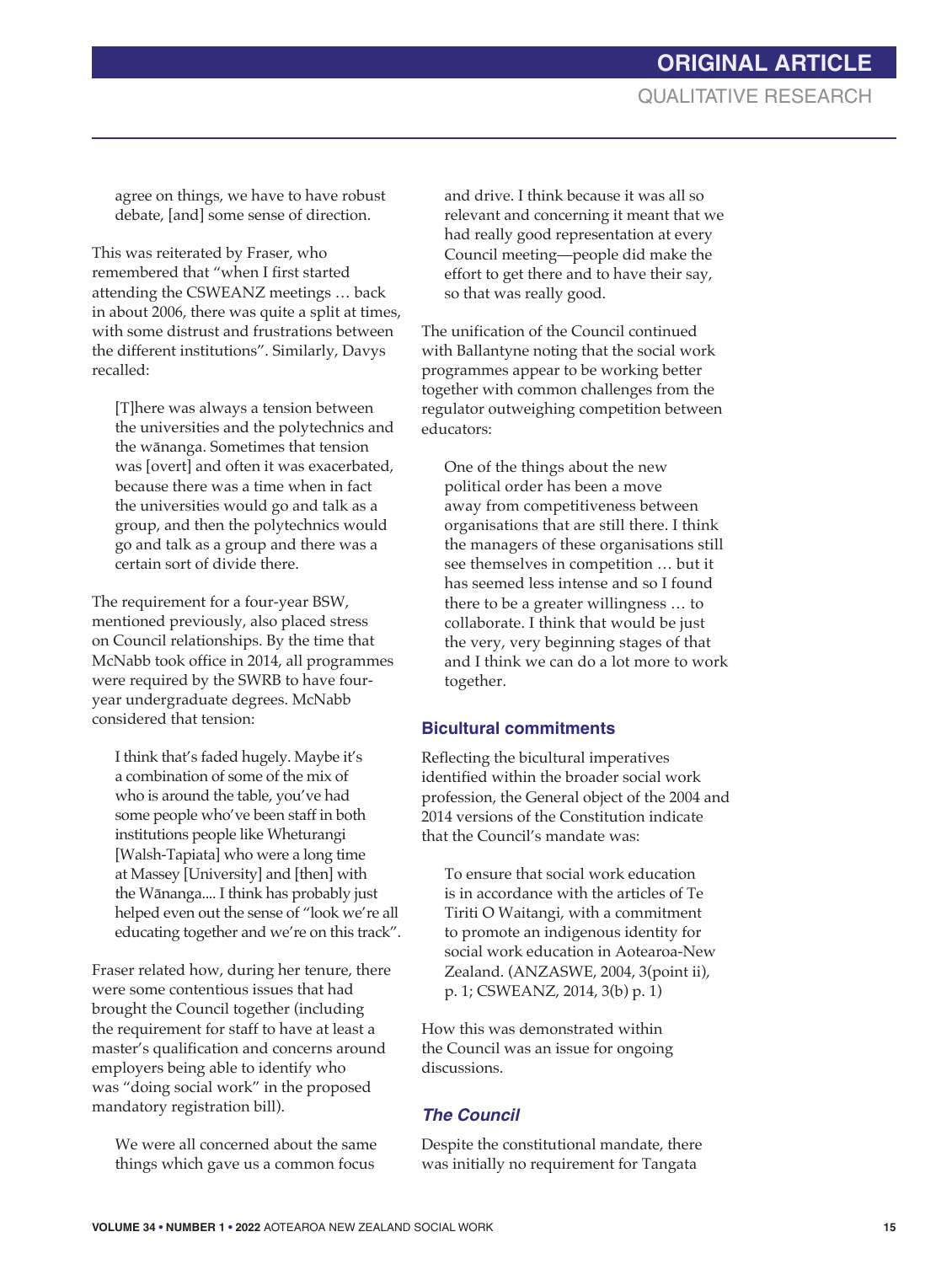Whenua representation on the Council executive. This was amended by 2014, with the introduction of a statement on Māori representation in the current constitution:

It is desirable, under the principles of Te Tiriti o Waitangi for at least one member of the Executive to be Tangata Whenua. If no member of the Executive is Tangata Whenua, then the Executive will ensure that consultation with a Māori member and/or representative of CSWEANZ shall occur. (CSWEANZ, 2014, 7(a), p. 3)

There is communication from ANZASWE (December, 2002) to Rongo Wetere and Rory Truell (then Te Wānanga o Aotearoa chief executive and director of the School of Applied Social Sciences, respectively), inviting them to meet with Rennie to discuss the Wānanga's membership on the Council. Records from 2004 indicate that Te Wānanga o Aotearoa was by then represented on the Council. Te Wānanga o Raukawa also came onto the Council at a later date. Having these wānanga on Council was beneficial to the Council as a whole, but Tangata Whenua members likely experienced the pressure of having to "educate" other institutions and "hold the line" in terms of the Council's bicultural and treaty commitments (author one and two's observations).

The position of president has seldom been contested at the AGM, and, on more than one occasion, the sitting president has remained in the role for more than one term as there have been no other people indicating an interest in this role. While there is aspiration for having Tangata Whenua in the president role, it is author one and two's observation that Tangata Whenua Council members are often overburdened by multiple roles and expectations.

Fraser indicated an ongoing concern around Māori representation on Council:

When I first started attending, we were nearly all Pākehā New Zealanders, and predominantly women. While it is a

concern that Māori social work educators remain under-represented, we are much more diverse culturally now I think, which has got to be good.

### **Staffing and curriculum**

Council meetings have often focused on staffing issues for education providers, including appropriate cultural representation. Rennie indicated that it had been difficult for many of the institutions represented on the Council to recruit Māori staff:

Some of us struggled to find suitable Māori staff but of course the, under the Treaty, it wasn't just a question of having Māori staff it was also about Pākehā staff and Pākehā students being aware of the Treaty.

This was reinforced by McNabb:

I used to think [the staffing difficulty] was just in the non-university area but I've heard from some universities that they too are struggling, needing to have PhD qualified staff to be in the university sector but covering all these other bases too; social work registered, needing a practice base, being research active, having teaching ability, teaching competence and "oh by the way having finished your PhD and being onto your next project" is a huge one. And then when you say "oh we want Māori staff or staff who've got competence to teach Māori models of practice, bring that perspective and have that knowledge" is huge, much less Pasifika, much less some of the other refugee migrant background communities that people can represent.

McNabb described how people like Wheturangi Walsh Tapiata and Shirley Ikkala bridged various institutions and provided challenges regarding the social work education sector and the ability to train social workers to work competently with Māori. McNabb considered the role that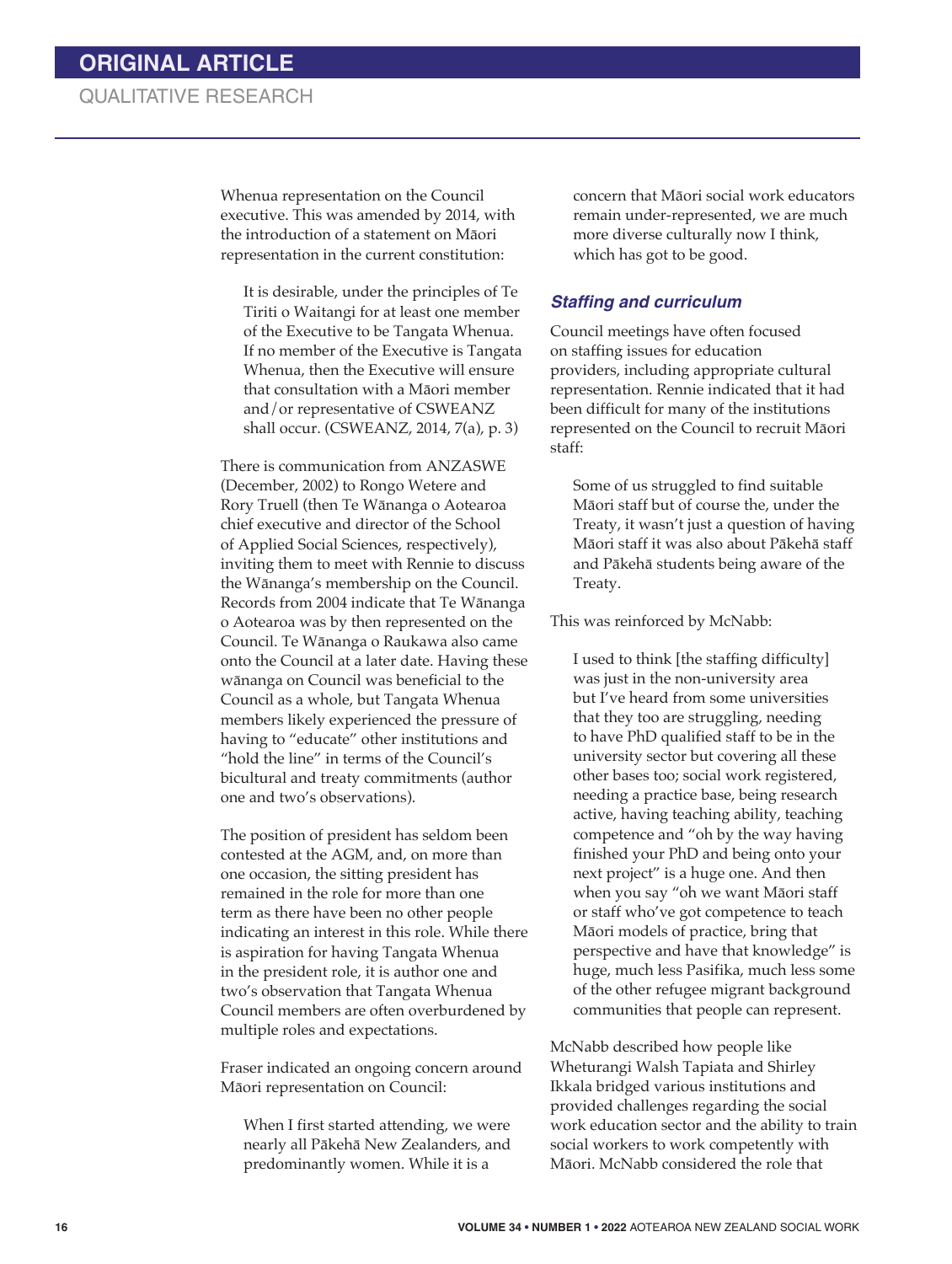**ORIGINAL ARTICLE** QUALITATIVE RESEARCH

such people played on CSWEANZ in the Wānanga's kaupapa approach and:

How they might be sharing that … with non-wānanga programmes, which is the majority of programmes around the country. Who arguably could all improve how we educate, how we run our programmes for graduates to be better equipped to work with Māori and [stronger] analysis around our Treaty commitment and bicultural commitment. I think that's a huge opportunity and I see the Council as a vehicle to help make that happen.

### *Decolonising of social work education*

There remains much to do around decolonising social work practice and education in Aotearoa (McNabb, 2019), and the Council understands they should play an active role in this process. Ballantyne echoes Adamson's earlier statement on solidarity:

How does the Council connect with those bicultural processes in a more routine way than we have been doing? In decolonising the curriculum and doing that in a positive productive way in partnership with our colleagues in the wānanga. There are some conversations in the Council about that now … we could lead the way … we use the words all the time, but it's actually quite painstaking work to do this properly. There is no point in people reinventing the wheel at every institution, each time competing with each other, about which one of us does it best. The only way to do it is collectively and in partnership with our wānanga colleagues.

#### **Resource issues**

Resourcing has been an ongoing issue for the Council, both in terms of its own operation, and in its advocacy for social work education.

### *Internal*

The Council has never been funded other than through membership fees paid by the institutions belonging to it. Rennie, who was in term for nine years, describes that his involvement as chair and some of the administrative functions were essentially subsidised by his employer:

I [stayed] for so long because I was lucky enough to have a PA [personal assistant] for a lot of that time so [as Head of School for Unitec], so it meant that the paper kept flowing as a result of that, because it's very easy to take on these things, but if you haven't got some help it can become just another job really.

All roles within the Council are done on a voluntary basis. Adamson described this in relation to the Australian social work educators' counterpart:

We do any of the roles with what is now CSWEANZ on top of our day jobs.... In comparison for example, the social work educators in Australia have a small amount of admin support that they pay for out of their membership. It's currently four hours a week or [more] and it's going up, but that runs a website [and they've] got a journal, we don't. We're a lot smaller, more amateurish in that sense.

#### *External*

Review of social work minutes and correspondence indicate that, since its inception, the Council has been advocating for changes to social work education funding in Aotearoa New Zealand . Funding of tertiary programmes is calculated according to different rates. While other professional programmes such as nursing, teaching and medicine are funded at rates that recognise the increased costs associated with practicum, social work education is funded at the same rate as other social sciences. For 2022, social work is \$6,589, teaching is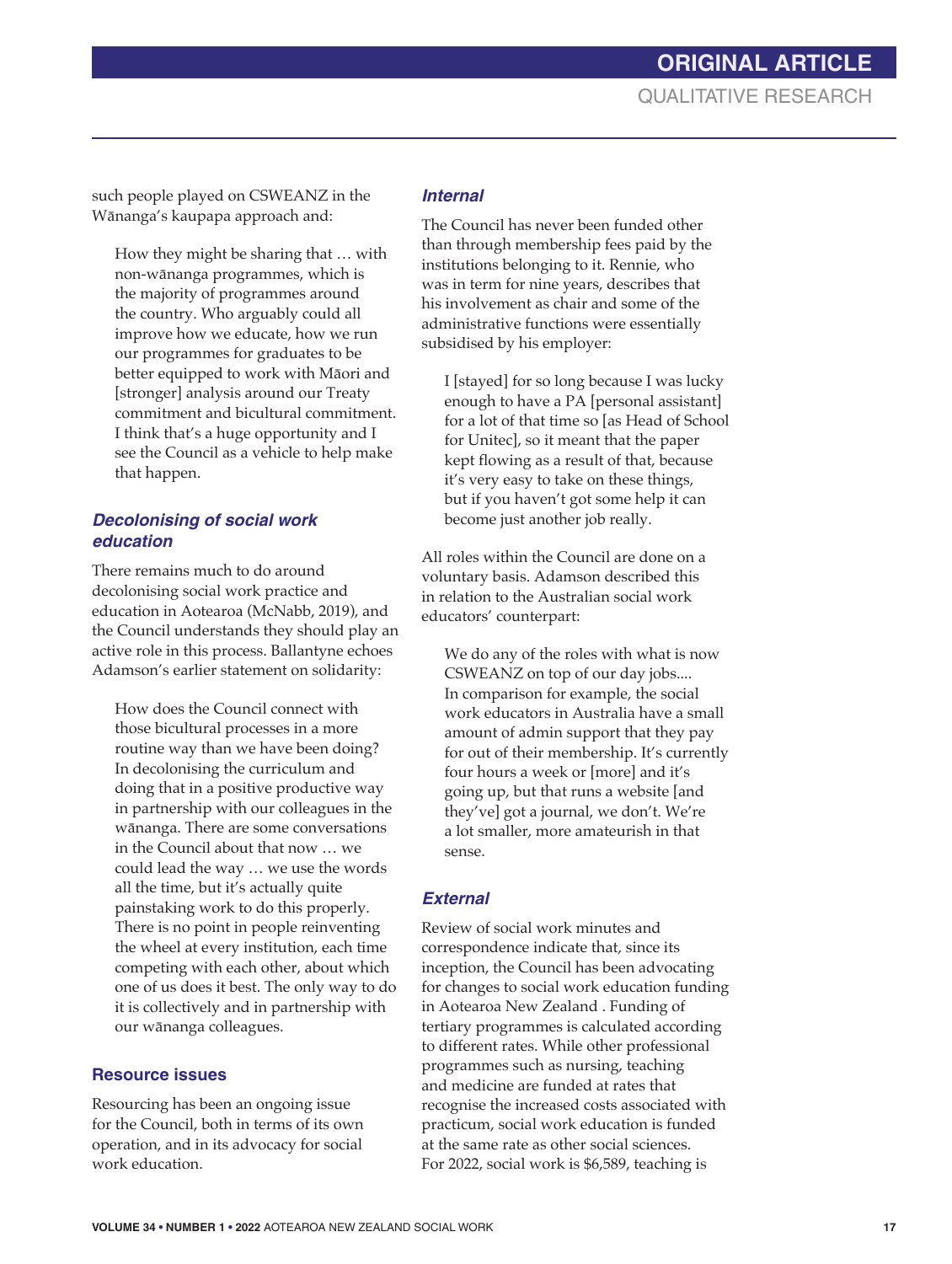\$10,475, and engineering and health sciences is \$12,118 per EFT (Tertiary Education Commission [TEC], 2022). While this low rate of funding impacts on all aspects of social work education, it is most keenly felt in relation to being able to locate and sustain quality placements for students. Kathryn Hay, field education sub-committee longterm chair, discussed the impact of low funding rates:

What it means is that social work education is not funded to support students on placement, and that means that we can't pay agencies, that we have really limited money to be able to go and visit students as many times as we might want to. To an extent that might also limit the resourcing of staff inside the tertiary provider as well, so if we had different funding … then we could do a lot more to strengthen field education.

#### **International association**

There has always been a strong relationship between the Council and its international parent bodies. The Council has maintained membership in the regional and international educators' associations, and these memberships are the major costs associated with the organisation. Having all of the social work schools in Aotearoa New Zealand be members of CSWEANZ and be paid members of IASSW ensured each school paid a reduced rate for bulk membership and that there was a spot on the Board of IASSW for Aotearoa. Various Council members have represented Aotearoa on IASSW and other international bodies.

Rennie was a board member of IASSW from 1997 to 2010 and served as treasurer of that organisation from 2004 to 2010. Mark Henrickson (CSWEANZ member 2009–2014) was on the IASSW Board from 2012–2018 serving in a number of roles including Asia Pacific representative (2010–2014), NZ reprepresentative (2012–2014), and treasurer (2014– 2018). He represented the Asia Pacific region of IASSW on the Joint Committee

on the Definition of Social Work as well as the revision of Global SW Statement of Ethical Priniciples (2014–2018). McNabb was CSWEANZ representative on IASSW from 2015 and remains in post to date. Barbara Staniforth coordinated the Asia Pacific Amplification of the Global Definition of Social work for APASWE, alongside Miriama Scott, for the International Federation of Social Workers Asia-Pacific (IFAP) from 2014 to 2016. Tracie Mafile'o holds an ongoing role as an APASWE Board member (since 2017). CSWEANZ also supported the establishment of the Social Work Resource Centre of Oceania under the auspices of IASSW to build Pacific capacity for social work education (Mafile'o, 2019), for which Mafile'o is coordinator.

Recently there has been concern expressed about the cost of membership in the IASSW and APASWE. Ballantyne described some of the recent questions that have been raised as to how Council funds are spent:

… and it [being a member of IASSW] is something that's good to do but … it was consuming more than two thirds of our budget … and we were acting as collection agents for the International Association. And was that really what we should be doing and did it take away from … organising conferences and events for us here in Aotearoa, or developing ideas and position papers and so on?

Fraser maintained:

Throughout the two years I was president there was a strong commitment across Council for all our schools to be members of the International Association so that we could have a seat on the executive. I know that there is now some debate about this, given the cost of it. To me it was unbelievably valuable for us as a profession in small, somewhat isolated, country to have a strong voice on the international stage.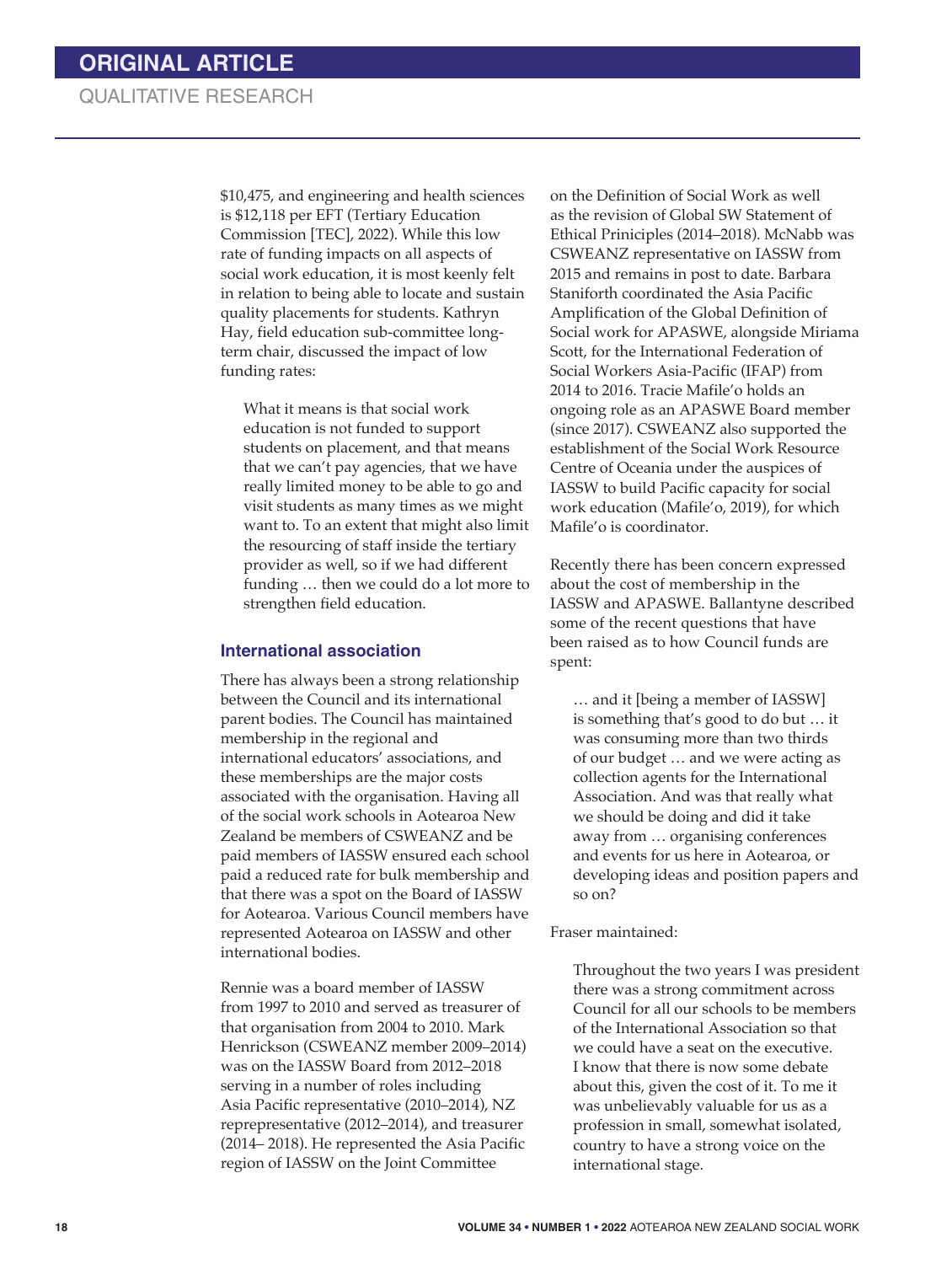CSWEANZ has also maintained a relationship with different Australian bodies. Briggs described that when she was president of the Council that she sat as the Aotearoa representative on the Australian Council for Heads of School. After Briggs became part of the Australian Heads of School group, the relationship was strengthened, "we actually changed the name to [Australia New Zealand Association of Social Work Educators] which includes a New Zealand representative and so there's a bit more binding of the two Councils".

Another relationship has existed between CSWEANZ members and Australian and New Zealand Social Work and Welfare Education and Research (ANZSWWER)4 which is an independent commentator on social work and welfare education with membership from social work and welfare educators, field supervisors, practitioners and students in Australia and New Zealand. Among other things, ANZSWWER produces a peer-reviewed journal, *Advances in Social Work and Welfare Education,* twice a year. Council members, Liz Beddoe, and then Adamson, have been editors of this journal. This role provided membership on the Executive on the Board of ANZSWWER.

### **Changes**

It appears likely that there are changes in the wind regarding CSWEANZ. As many organisations experienced during the Covid-19 crisis, the ways that the Council has communicated have shifted. Under Ballantyne's presidency, there was an increased use of technology, including establishment of the CSWEANZ website, and the use of Loomio to communicate. While CSWEANZ usually met three times a year, this was not possible during the pandemic. Ballantyne described the use of the new platform:

We found a way of continuing our business, we've moved on to an … asynchronous discussion called Loomio. And we've had most of the business

there and extending the meeting over two weeks of people dropping in and out and then concluded up with a Zoom meeting just to wash up and see if there's anything left … and people were quite pleased that they got on board with it … I acknowledge it doesn't replace … kanohi ki te kanohi [face-to-face] meetings, that's always important, but as a supplement to it.

There are some significant changes occurring in the education sector, with the polytechnics coming under the umbrella of a parent organisation—Te Pukenga/New Zealand Institute of Skills and Technology (NZIST)—with a convergence of social work programmes slated for 2023. This will shift social work education, and also the composition of CSWEANZ, requiring flexibility, which Ballantyne considered:

[T]here's a growing recognition that we … need to have a good long hard look at ourselves and decide on what our mission is, how we want to shape ourselves for the future…

### **Conclusion**

This article has provided an overview of some of the key recollections from each Council president since its commencement in the 1990s. Put together and set within the contexts of time and place, the interviews have provided a rich repository of some of the key issues that have impacted upon social work education in the past 25 years. Registration, relationships, resources, and responding to bicultural mandates tell some of the story of social work in this country.

While the Council was initially concerned with early course accreditation, it was clear, from the interviews and archives, that responding to the proposals and requirements of social work registration have preoccupied the Council. With mandatory registration now achieved, there remain further policy/scope of practice issues to address.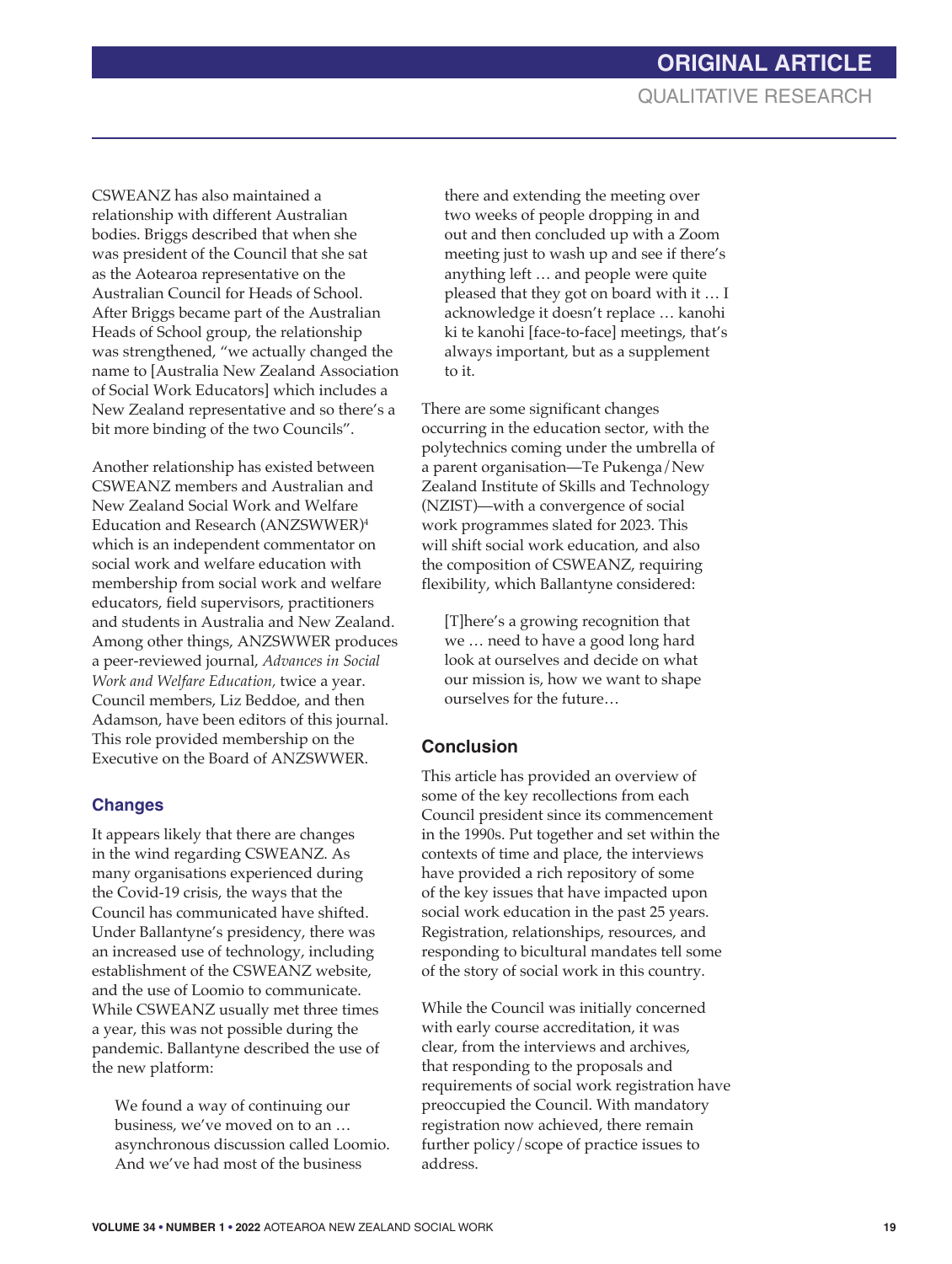Relationships within the Council have shifted over time with universities, polytechnics, wānanga and PTEs at the same table and often competing for the same students. With the polytechnic programmes soon to come under the same provider, it will be interesting to see how relationships and power shift within the Council. Relationships with external bodies such as the child welfare organisation, health boards, or the SWRB have been a focus, and all presidents spoke about the importance of these.

The Council has relied strictly on the membership fees paid by the various Council members, with no other funding sources. This has likely impacted upon the scope of the Council to engage in some of its objectives, such as encouraging research or hosting conferences. The lack of funding for any administration of the Council is of concern. The archiving of documents about the Council has only occured as a result of this research project and information is not currently stored in an accessible and searchable data base. With staff churn and increased stress upon the tertiary social work programmes due to Covid-19 and other factors, there has been inconsistent membership of the Council and it has been difficult to fill executive positions, including that of secretary. This is likely to lead to further gaps in the historical record occuring.

While strong links and relationships have existed with international bodies, this is in question now as the Council grapples with the high cost of membership in these associated bodies. The other key resourcing issue that the Council has attempted to change is increasing the funding per EFT for social work education, decided upon by TEC. To date they have had no success, but this remains an important goal.

Finally, one of the most important areas for consideration is how social work education and the Council respond to the imperatives of biculturalism and decolonisation as mandated by Te Tiriti o Waitangi.

The Council has provided an important forum for social work educators to come together and attend to the various objectives outlined in its constitutions. Social work education continues to evolve and it will be interesting to see how the Council responds to ensure that it is fit for purpose.

#### **Notes**

- 1 While the leader of the field education sub-committee from 2006–2016, Kath Hay, was initially interviewed for this article, material from that interview will be mainly presented in a subsequent article on the Council's field education sub-committee.
- 2 Research interviews were completed in 2020 and the current president is Dominic Chilvers who was not interviewed.
- 3 The statutory child protection and welfare services in Aotearoa New Zealand have undergone a number of reviews, ministerial reshuffles, rebrandings, and name changes over the years including: The Child Welfare Division of the Department of Education (1925–1972); Social Security Department (1939–1972); Department of Social Welfare (DSW) (1972–1992); Children and Young Persons Service (CYPS) (1992–1999); Child Youth and Family Services (CYFS) (1999–2006); Child Youth and Family (CYF) (2006–2017); Ministry for Vulnerable Children (Oranga Tamariki (April 2017–October 2017); Oranga Tamariki (OT) Ministry for Children (October 2017–present).
- 4 ANZSWWER was previously known as the Australian Association for Social Work and Welfare Education (AASWWE).

Submitted 25 October 2021

Accepted 18 March 2022

Published 13 May 2022

#### **References**

- Aotearoa New Zealand Association of Social Work Education. (2004). *Constitution and rules of ANZASWE.*
- Braun, V., & Clarke, V. (2013). *Successful qualitative research: A practical guide for beginners*. Sage.
- Bryman, A. (2012). *Social research methods* (4th ed.). Oxford University Press.
- Council for Social Work Education of Aotearoa New Zealand. (2014). *Constitution*. www.http//csweanz.ac.nz/

Dale, M., Mooney, H., & O'Donoghue, K. (2017). *Defining social work in Aotearoa: Forty years of pioneering research and teaching at Massey University*. Massey University Press.

Fyfe, J. (2003). Oral history. In C. Davidson & M. Tolich (Eds.), *Social science research in New Zealand. Many paths to understanding* (2nd ed., pp. 296–305). Pearson Education.

Houston, S. (2001). Beyond social constructionism: Critical realism and social work. *British Journal of Social Work, 31*, 845–861.